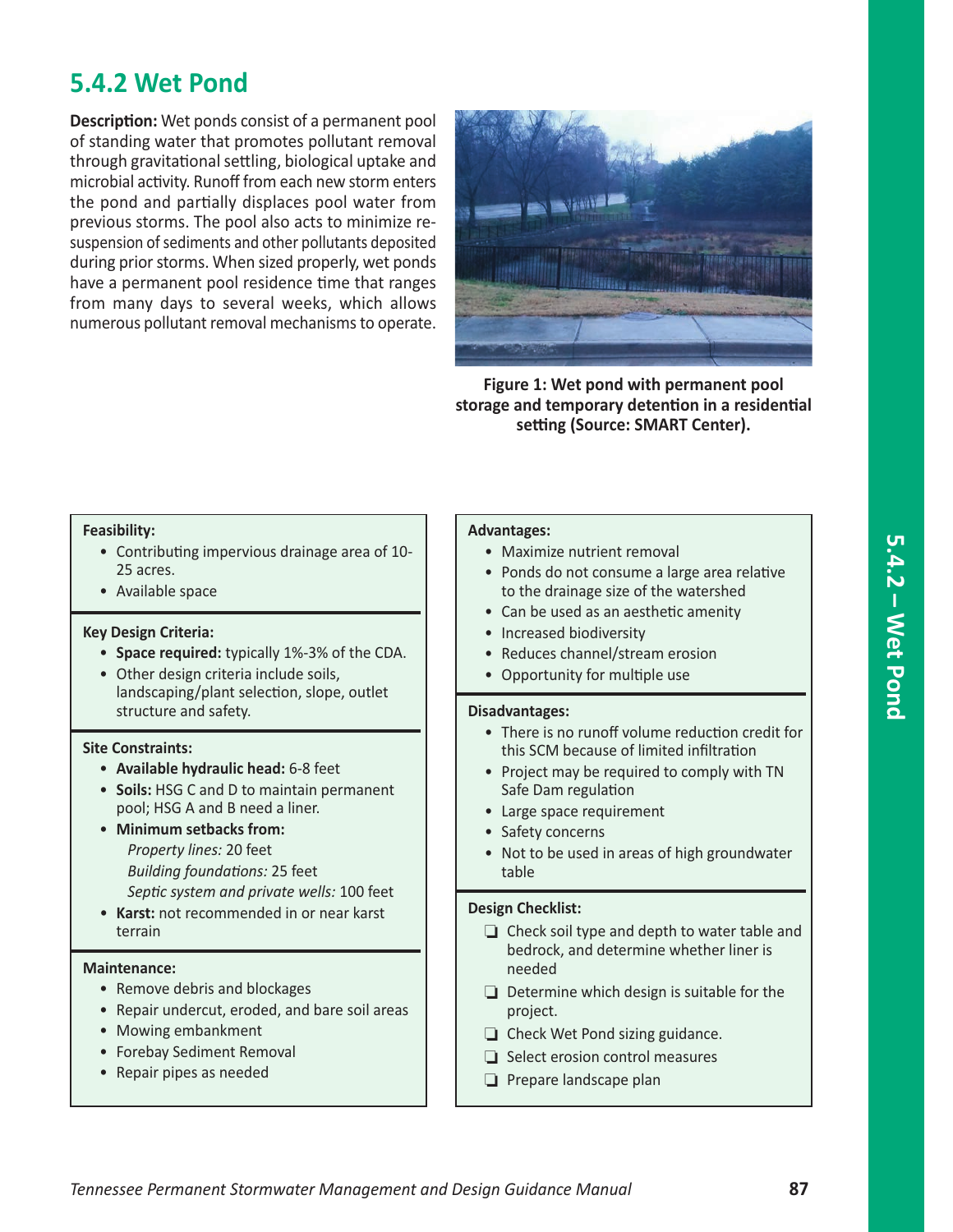

Designers should note that a wet pond is typically the final element in the "roof-to-stream pollutant removal "sequence" and provides no volume reduction credit, and **should therefore be considered only if there is remaining pollutant removal or Channel Protection Volume to manage after all other upland runoff reduction options have been considered and properly evaluated.**

In instances where a wet pond is proposed as an aesthetic amenity, the design parameters contained here represent good engineering design to maintain a healthy pond. The treatment volume requirements for water quality and detention requirements for channel protection may be more economically met through the upstream runoff reduction practices; however, the basic wet pond features related to aesthetics (pool volume and geometry) and safety (aquatic and safety benches, side slopes, maintenance, etc.) remain as important neighborhood or site design features.

There is no runoff volume reduction credit for wet ponds since the runoff reduction pathways of infiltration and extended filtration are generally limited. The wet pond functions as a basin that generally discharges a volume equivalent to the entire inflow runoff volume.

# **1.1 Design Guidance**

Single Pond Cell (with forebay) or a Multiple Cell Design (see **Section 1.8**)

Length/Width ratio OR Flow path = 2:1 or more; Length of shortest flow path/overall length = 0.8 or more (see **Section 1.6**)

Standard aquatic benches or wetlands more than 10% of pond area (see **Section 1.6**)

Turf in pond, trees, shrubs, and herbaceous plants in pond buffers; Shoreline landscaping to discourage geese (see **Section 1.10**)

Aeration (preferably bubblers that extend to or near the bottom or floating islands (see **Section 1.11**)

# **1.2 Physical Feasibility**

| <b>Space Required</b>                      | The surface area of a wet pond will normally be at least 1% to 3 % of its contributing<br>drainage area, depending on the impervious cover, pond geometry, etc.                                                                                                                                                                                                                                                                                                                                                                                                                       |
|--------------------------------------------|---------------------------------------------------------------------------------------------------------------------------------------------------------------------------------------------------------------------------------------------------------------------------------------------------------------------------------------------------------------------------------------------------------------------------------------------------------------------------------------------------------------------------------------------------------------------------------------|
| <b>Contributing Drainage</b><br>Area (CDA) | A contributing drainage area of 10 to 25 acres or more is typically recommended for<br>wet ponds to maintain a healthy permanent pool. Wet ponds can still function with<br>drainage areas less than 10 acres, but designers should be aware that these "pocket"<br>ponds will be prone to clogging and experience extreme fluctuations in seasonal water<br>levels and be susceptible to creating nuisance conditions. A water balance should be<br>calculated to assess whether the wet pond will draw down by more than 2 feet after<br>a 30-day summer drought (see Section 1.5). |
| <b>Available Hydraulic</b><br><b>Head</b>  | The depth of a wet pond is usually determined by the hydraulic head available on the<br>site. The bottom elevation is normally the invert of the existing downstream conveyance<br>system to which the wet pond discharges. Typically, a minimum of 6 to 8 feet of head<br>are needed for a wet pond to function.                                                                                                                                                                                                                                                                     |
| <b>Minimum Setbacks</b>                    | Local subdivision and zoning ordinances and design criteria should be consulted to<br>determine minimum setbacks for impoundments to property lines, structures, and<br>wells. Generally, wet ponds should be set back at least 20 feet from property lines,<br>25 feet from building foundations, 50 feet from septic system fields and 100 feet<br>from private wells. Setbacks are measured from the toe of the embankment on the<br>downstream side and the design high water on the upstream side.                                                                               |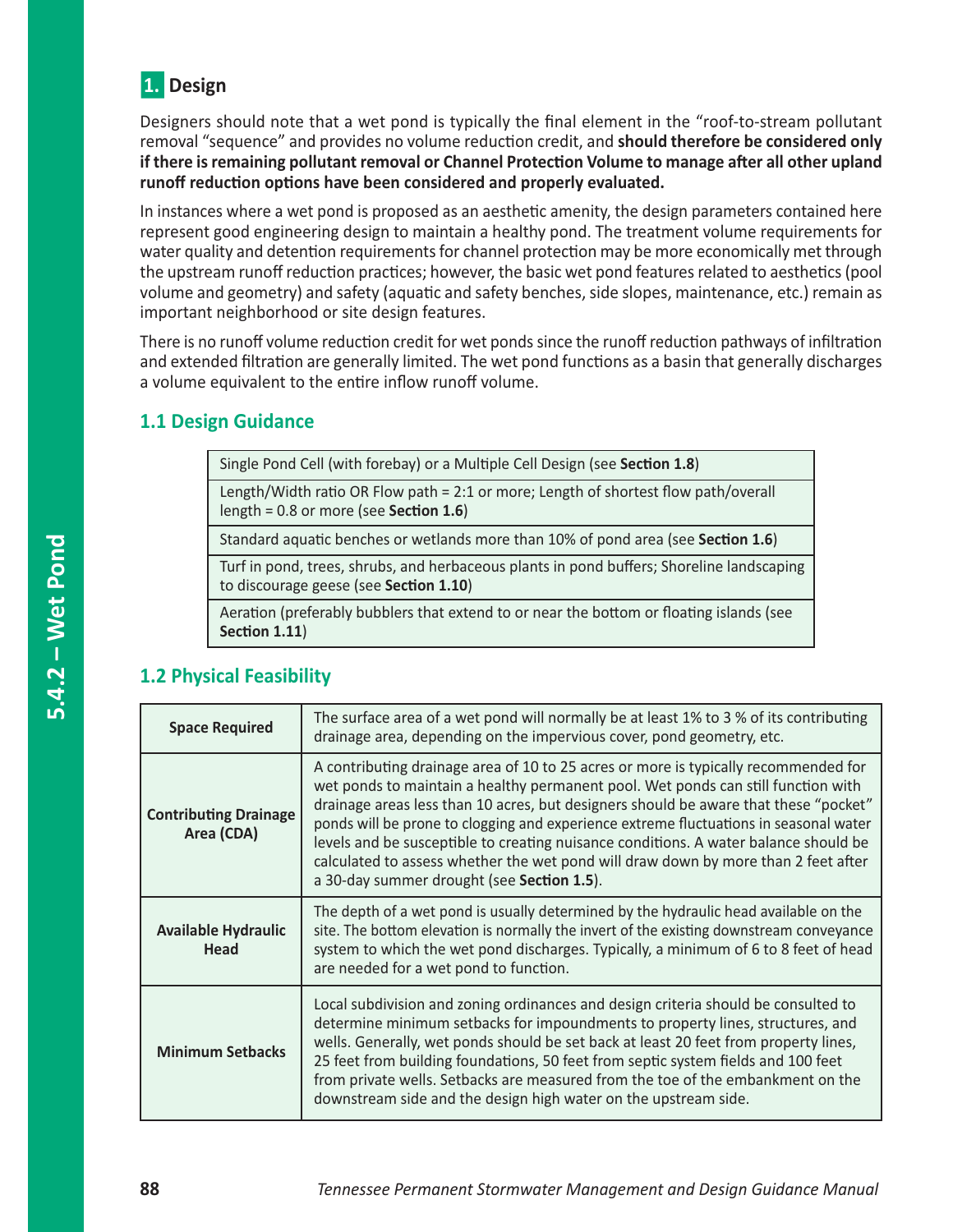| <b>Depth-to-Water Table</b><br>and Bedrock         | Shallow water table or depth to bedrock may make excavation difficult and expensive.<br>Groundwater inputs can also reduce the pollutant removal rates of wet ponds. Refer<br>to Chapter 3.3 for design variations when encountering high water table, bedrock, or<br>karst topography.                                                                                                                                                                                                                                                                                                                                                                                                                                                                                                                                                                                                                     |
|----------------------------------------------------|-------------------------------------------------------------------------------------------------------------------------------------------------------------------------------------------------------------------------------------------------------------------------------------------------------------------------------------------------------------------------------------------------------------------------------------------------------------------------------------------------------------------------------------------------------------------------------------------------------------------------------------------------------------------------------------------------------------------------------------------------------------------------------------------------------------------------------------------------------------------------------------------------------------|
| <b>Soils</b>                                       | Highly permeable soils make it difficult to maintain a constant level for the permanent<br>pool. Soil explorations should be conducted at proposed pond sites to identify soil<br>infiltration and the presence of karst topography. Underlying soils of Hydrologic Soil<br>Group (HSG) C or D should be adequate to maintain a permanent pool. Most group<br>A soils and some group B soils will require a liner in order to maintain the permanent<br>pool. A wet pond should be the option of last resort if karst topography is present.<br>Refer to Chapter 3.3 and Appendix B for additional guidance when designing near<br>karst topography. At a minimum, an impermeable clay or (preferably) geosynthetic<br>liner will be required.<br>Geotechnical explorations should also be conducted at the proposed pond<br>embankment to properly design the embankment cut-off trench and fill material. |
| <b>Karst</b>                                       | Wet ponds are not recommended in or near karst terrain. An alternative practice or<br>combination of practices should be employed at the site.                                                                                                                                                                                                                                                                                                                                                                                                                                                                                                                                                                                                                                                                                                                                                              |
| <b>Trout Streams</b>                               | The use of wet ponds in watersheds containing trout streams is strongly discouraged<br>because the discharge can cause stream temperature warming.                                                                                                                                                                                                                                                                                                                                                                                                                                                                                                                                                                                                                                                                                                                                                          |
| <b>Use of or Discharges</b><br>to Natural Wetlands | It can be tempting to construct a wet pond within an existing natural wetland, but<br>wet ponds cannot be located within jurisdictional waters, including wetlands, without<br>obtaining a section 404 permit from the appropriate state or federal regulatory agency.<br>In addition, the designer should investigate the wetland status of adjacent areas to<br>determine if the discharge from the wet pond will change the hydroperiod of a<br>downstream natural wetland (see Cappiella et al., 2006b, for guidance on minimizing<br>stormwater discharges to existing wetlands).                                                                                                                                                                                                                                                                                                                      |
| <b>Perennial streams</b>                           | Locating wet ponds on perennial streams is typically not allowed and will require<br>both a Section 401 and Section 404 permit from the appropriate state or federal<br>regulatory agency.                                                                                                                                                                                                                                                                                                                                                                                                                                                                                                                                                                                                                                                                                                                  |

# **1.3 Design Applications**

Wet ponds are applicable for most land uses and are best suited for larger development projects due to the large footprint required. While the pollutant reduction credit of a wet pond may be adequate to achieve compliance, it is recommended to use upland runoff reduction SCMs such as rooftop disconnections, small-scale infiltration, rainwater harvesting, bioretention, grass channels and dry swales that reduce runoff volume at its source (rather than merely treating runoff at the terminus of the storm drain system). Upland runoff reduction practices can be used to satisfy some or all of the water quality requirements at many sites, which can help to reduce the footprint and volume of wet ponds.

The use of upland runoff reduction features may give designers the flexibility to select the most practical design configuration. The design configurations, as illustrated in Figure 2, below include:

- Wet pond with 100% of the permanent pool in a single cell.
- Wet Extended Detention and/or multi-cell wet pond meeting additional requirements for pond geometry, landscaping, etc.
- Pond/Wetland Combination (see Section 5.4.11 for additional guidance on the design of the wetland element).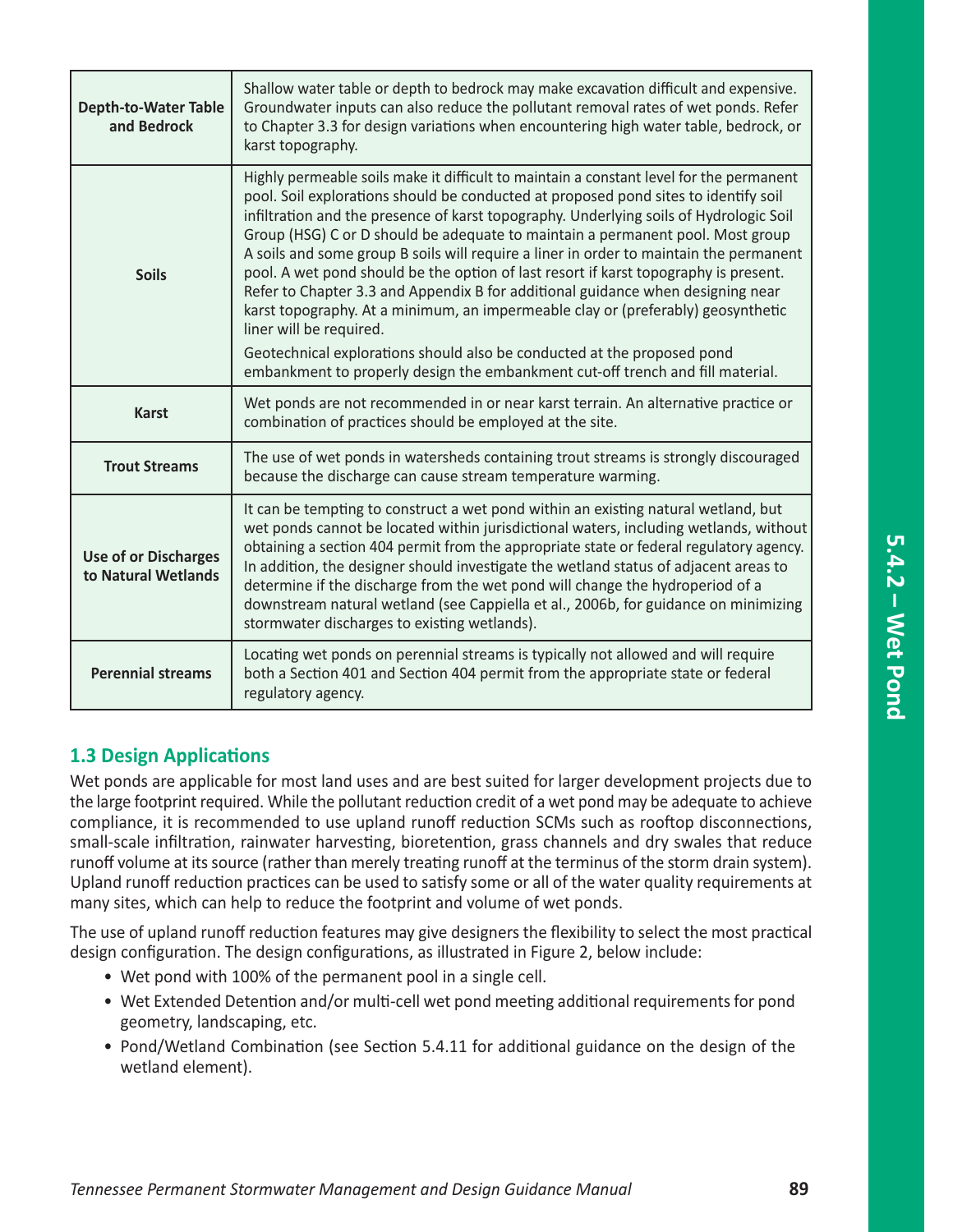# **1.4 Typical Details**



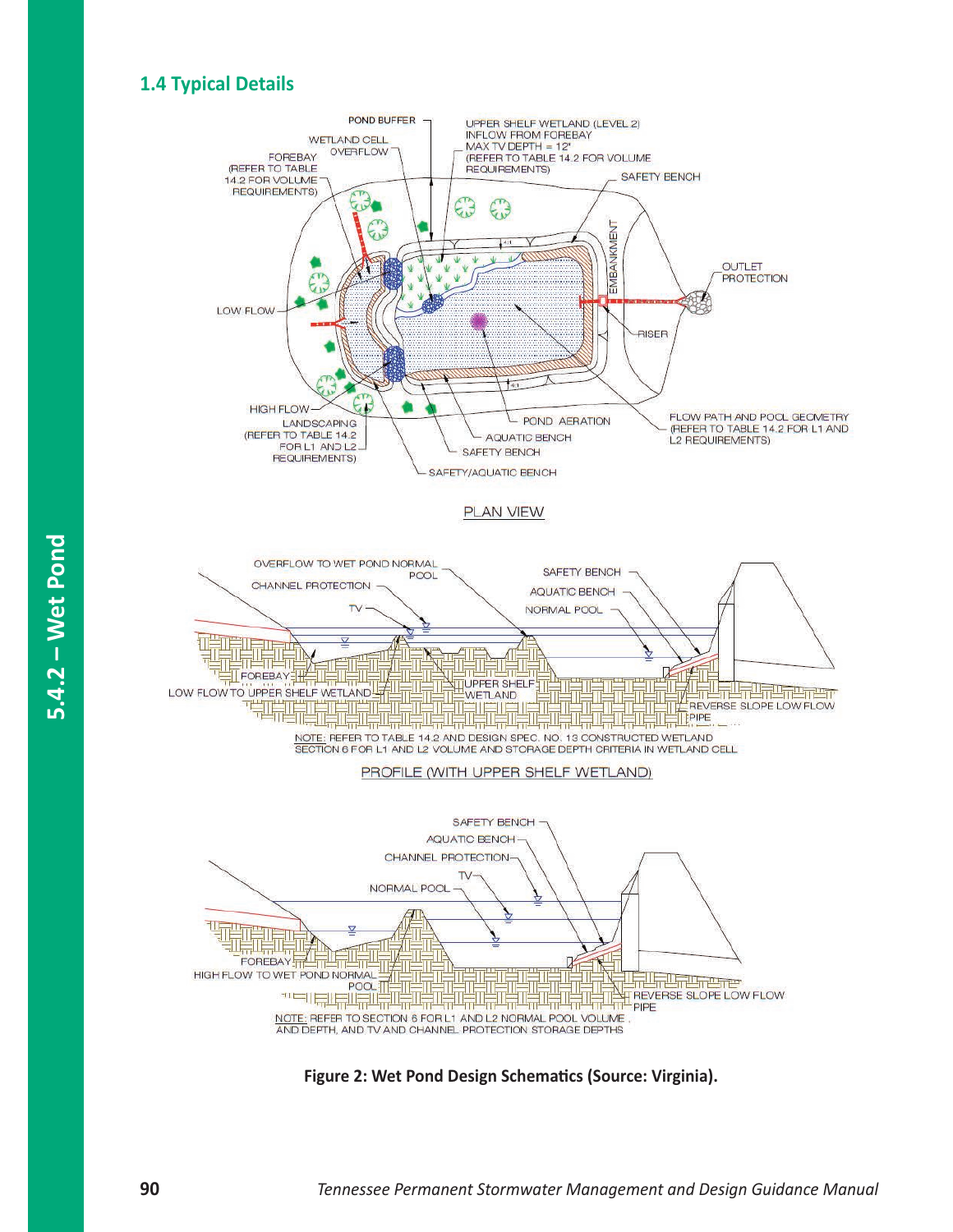# **1.5 Design Calculations**

## **1.5.1 Sizing**

A wet pond is comprised of a permanent pool, multiple permanent pool cells, or a combination of the permanent pool and extended detention storage. The design goal is two-fold: 1) store the pollutant removal volume in the permanent pool, and 2) provide temporary storage above the permanent pool elevation for attenuation of large storm events. The permanent pool volume must be equal to 100% of the treatment volume. Stormwater runoff from the representative storm event displaces water already in the pool. See Chapter Section 5.4.1 Dry Detention for sizing specifications for temporary storage above permanent pool elevation. Research has demonstrated that larger wet ponds with longer residence times enhance algal uptake and nutrient removal rates (CWP 2008), therefore oversizing this practice is allowed as long as adequate water balance estimates are determined and the design minimizes nuisance species and safety concerns.

Sizing using the TNRRAT is strongly encouraged. If alternative sizing methods are employed, then it is up to the designer to justify the appropriateness of the selected method and provide sufficient design calculations to support the design.

**Other Design Variants:** Wet ponds can be designed to promote runoff volume reduction through water reuse (e.g., pumping pond water back into the contributing drainage area for use in seasonal landscape irrigation). While this practice is not common, it has been applied to golf course ponds, and accepted computational methods are available (Wanielista and Yousef, 1993 and McDaniel and Wanielista, 2005). It is recommended that designers be allowed to take credit for annual runoff reduction achieved by pond water reuse, as long as acceptable modeling data is provided for documentation.

*Treatment Volume Storage.* The permanent pool volume equal to the Treatment Volume can consist of the forebay (or multiple forebays as needed) and the main pool. A minimum depth of 4 feet and a maximum depth of 6 feet are recommended. The minimum depth encourages proper mixing while a maximum depth helps to minimize stratification and an imbalance between pool volume and surface area.

The wet pond can consist of multiple cells or an extended detention (ED) storage above the permanent pool. When incorporating multiple cells, wet ponds with a single inflow point and forebay may count the forebay as one cell; (however, multiple forebays do not count as multiple cells). The remaining Runoff Reduction Volume should be divided among the remaining cells and may include a wetland cell and a deep pool cell.

*Maximum Extended Detention Levels.* The maximum extended detention volume may not extend more than 12 inches above the wetland cell permanent pool at its maximum water surface elevation. The maximum ED and channel protection detention levels can be up to 5 feet above the wet pond permanent pool.

*Water Balance Testing.* A water balance calculation is recommended to document that sufficient inflows to the pond exist to compensate for combined infiltration and evapotranspiration losses during a 30-day summer drought without creating unacceptable drawdowns (Equation 1, adapted from Hunt et al., 2007). The recommended minimum pool depth to avoid nuisance conditions may vary; however, it is generally recommended that the water balance maintain a minimum 24-inch reservoir.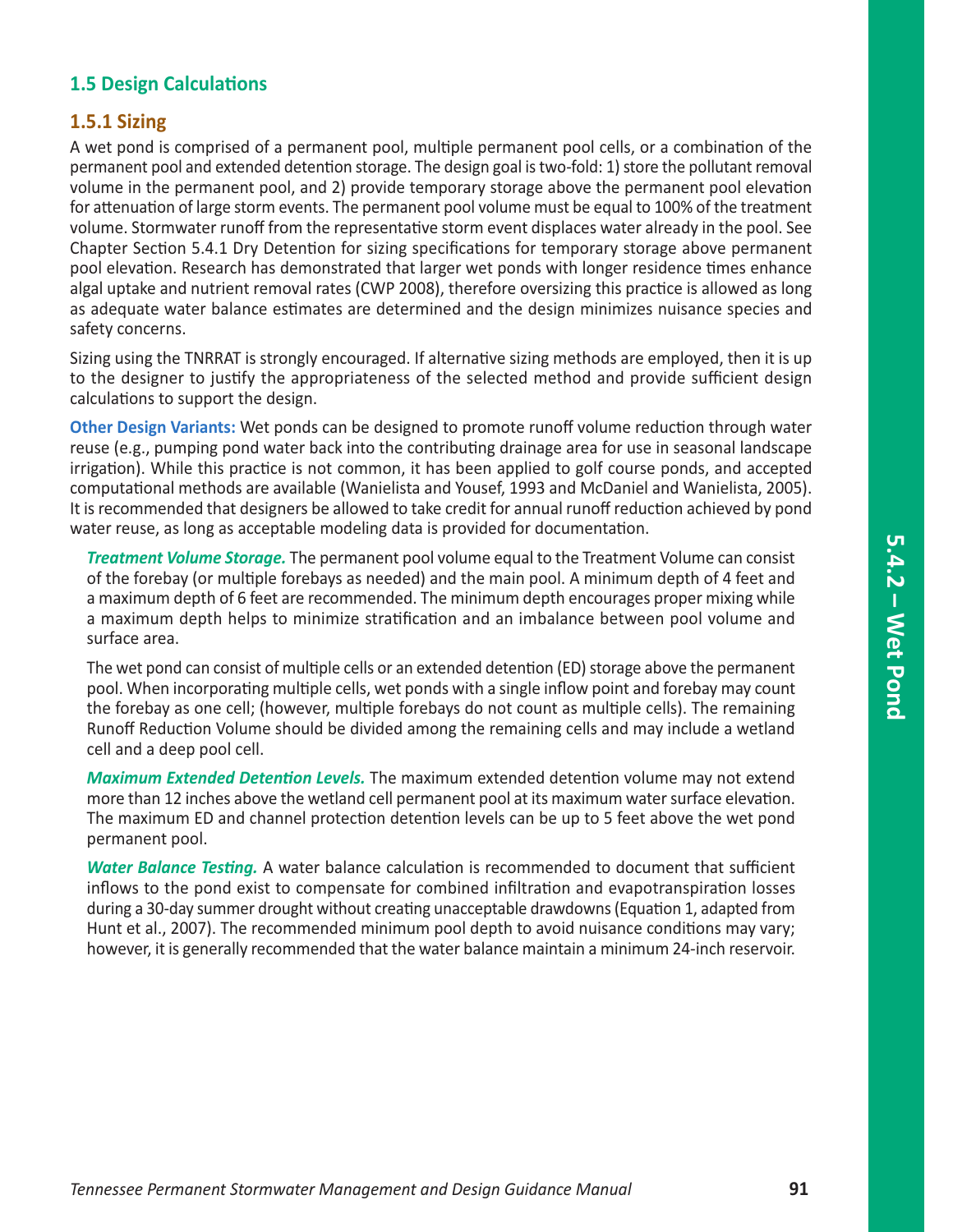Water Balance Equation for Acceptable Water Depth in a Wet Pond

## **Equation 1 DP > ET + INF + RES – MB**

*Where:*

- *DP* = Average design depth of the permanent pool (inches)
- *ET* = Summer evapotranspiration rate (inches) (assume 8 inches)
- *INF* = Monthly infiltration loss (assume 7.2 @ 0.01 inch/hour)
- *RES* = Reservoir of water for a factor of safety (assume 24 inches)
- *MB* = Measured baseflow rate to the pond, if any (convert to inches)

*Design factors that will alter this equation are the measurements of seasonal base flow and infiltration rate. The use of a liner could eliminate or greatly reduce the influence of infiltration. Similarly, land use changes in the upstream watershed could alter the base flow conditions over time.*

*Translating the baseflow to inches refers to the depth within the pond. Therefore, the following equation can be used to convert the baseflow, measured in cubic feet per second (ft3/s), to pond-inches:*

#### **Equation 2**

**Pond inches =**  $\frac{\pi^3}{s}$  **\* (2.592E6) \* (12"/ft) / SA of Pond (** $\frac{\pi^2}{s}$ **)** 

*Where:*

**2.592E6** = Conversion factor:  $\text{ft}^3\text{/s}$  to  $\text{ft}^3\text{/month}$ 

 $SA =$  surface area of pond in ft<sup>2</sup>

## **1.6 Internal Design Geometry**

**Side Slopes.** Side slopes for the wet pond should generally have a gradient of 4:1 to 5:1. The mild slopes promote better establishment and growth of vegetation and provide for easier maintenance and a more natural appearance.

**Long Flow Path.** Wet pond designs should have an irregular shape and a long flow path from inlet to outlet to increase water residence time and pond performance. In terms of flow path geometry, there are two design considerations: (1) the overall flow path through the pond, and (2) the length of the shortest flow path (Hirschman et al., 2009).

- The overall flow path can be represented as the length-to-width ratio OR the flow path ratio. These ratios must be at least 2L:1W. Internal berms, baffles, or vegetated peninsulas can be used to extend flow paths and/or create multiple pond cells.
- The shortest flow path represents the distance from the closest inlet to the outlet. The ratio of the shortest flow to the overall length must be at least 0.5. In some cases – due to site geometry, storm sewer infrastructure, or other factors – some inlets may not be able to meet these ratios. However, the drainage area served by these "closer" inlets should constitute no more than 20% of the total contributing drainage area.

**Safety Features**. Several design features of impounding structures are intended to provide elements of safety. The perimeter of all pool areas greater than 4 feet in depth must be surrounded by two benches, as follows:

- A *Safety Bench* is a minimum 10-foot wide bench with a minimal cross slope (2%) located immediately above and adjacent to the permanent pool. A safety bench is not necessary if the stormwater pond side slopes above the permanent pool are 5H:1V or flatter.
- An *Aquatic Bench* is a shallow area just inside the perimeter of the normal pool that promotes growth of aquatic and wetland plants. The bench also serves as a safety feature, reduces shoreline erosion, and conceals floatable trash. The aquatic bench extends 10 feet inward from the permanent pool shoreline, from a depth of 0 to 18 inches (maximum) below the normal pool water surface elevation.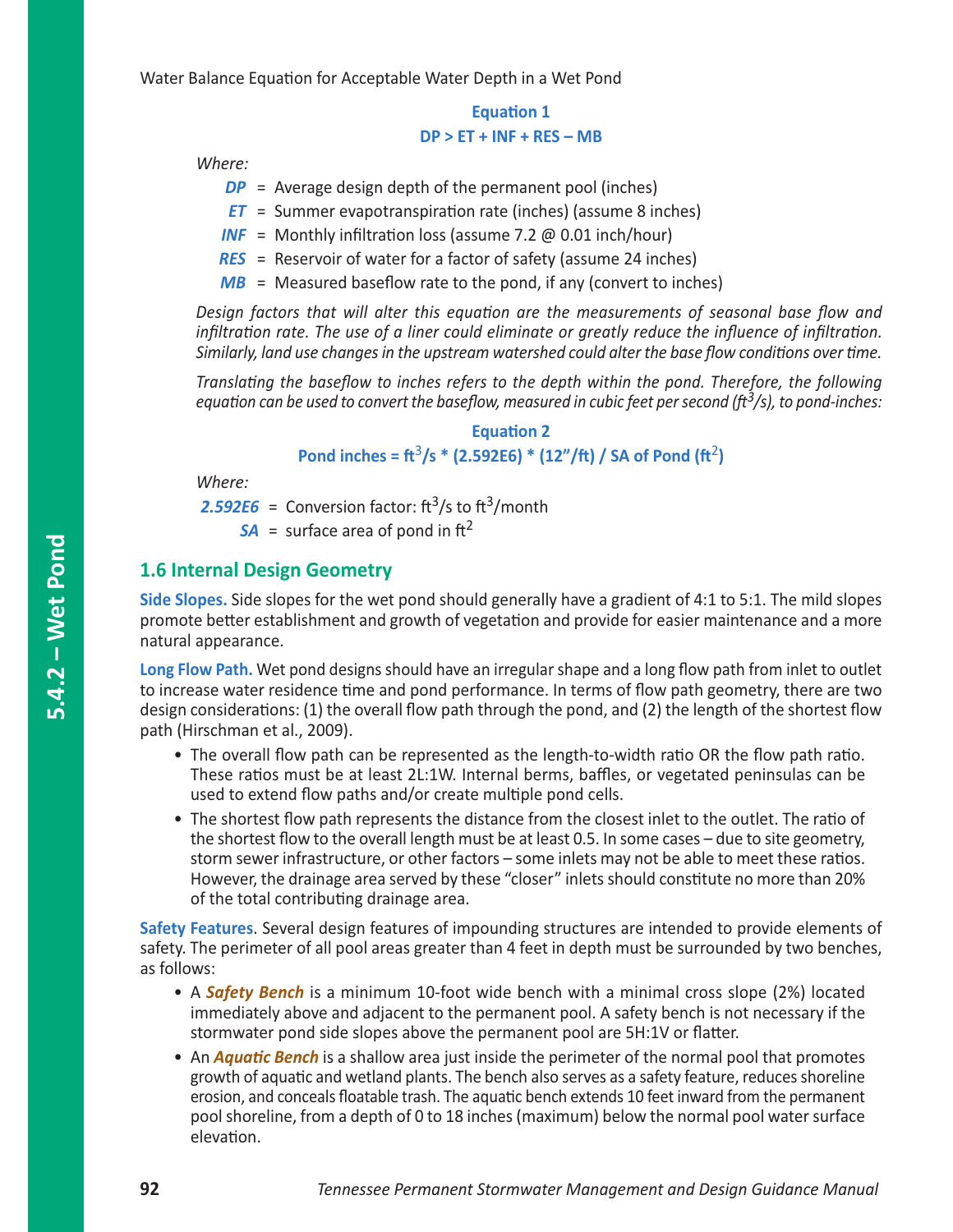- Both the safety bench and the aquatic bench should be landscaped with vegetation that hinders or prevents access to the pool. Thick shoreline vegetation also serves to discourage geese.
- The principal spillway opening must be designed and constructed to prevent access by small children.
- End walls above pipe outfalls greater than 48 inches in diameter must be fenced to prevent a fall hazard. Local stormwater program should be consulted.
- An emergency spillway and associated freeboard must be provided in accordance with applicable local or state dam safety requirements. The emergency spillway must be located so that downstream structures will not be impacted by spillway discharges.
- Warning signs prohibiting swimming should be posted.

# **1.7 Required Geotechnical Testing**

Soil borings should be conducted within the footprint of the proposed embankment, in the vicinity of the proposed outlet structure, and in at least two locations within the proposed wet pond treatment area. Soil boring data is needed to (1) determine the physical characteristics of the excavated material to determine its adequacy as structural fill or other use, (2) determine the need and appropriate design depth of the embankment cut-off trench; (3) provide data for structural designs of the outlet works (e.g., bearing capacity and buoyancy), (4) determine the depth to groundwater and bedrock and (5) evaluate potential infiltration losses (and the potential need for a liner).

## **1.8 Pretreatment Forebay**

Sediment forebays are considered to be an integral design feature to maintain the longevity of all wet ponds. A forebay must be located at each major inlet to trap sediment and preserve the capacity of the main treatment cell. A major inlet is defined as one that carries runoff from 10% or more of the total contributing area. Pre-treatment and inlet design must be sufficient as to not create erosion potential and to maximize sediment deposition. See Section 5.5 for design guidance on inlets and pre-treatment.

## **1.9 Conveyance and Overflow**

*Internal Slope.* The longitudinal slope of the pond bottom should be at least 0.5% to 1%.

*Principal Spillway.* The principal spillway shall be designed with acceptable anti-flotation, anti-vortex and trash rack devices. The spillway must generally be accessible from dry land.

*Non-Clogging Low Flow Orifice.* A low flow orifice must be provided that is adequately protected from clogging by either an acceptable external trash rack or by internal orifice protection that may allow for smaller diameters. Orifices less than 3 inches in diameter may require extra attention during design, to minimize the potential for clogging. There are many design options including, but not limited to:

- A submerged reverse-slope pipe that extends downward from the riser to an inflow point 1 foot below the normal pool elevation.
- Alternative methods may employ a broad crested rectangular or V-notch (or proportional) weir, protected by a half-round CMP that extends at least 12 inches below the normal pool elevation.

*Emergency Spillway.* Wet ponds must be constructed with overflow capacity to pass the 100-year design storm event through either the Primary Spillway (with two feet of freeboard to the settled top of embankment) or a vegetated or armored Emergency Spillway (with at least one foot of freeboard to the settled top of embankment).

*Pond Drain.* Wet ponds should be equipped with a drain pipe that can completely or partially drain the permanent pool. In cases where a low level drain is not feasible (such as in an excavated pond, or a pond in the coastal plain where a low level outlet is available), a pump wet well should be provided to accommodate a temporary pump intake when needed to drain the pond.

- The drain pipe should have an upturned elbow or protected intake within the pond, to prevent sediment deposition, and a diameter capable of draining the pond within 24 hours.
- The pond drain must be equipped with an adjustable valve located within the riser, where it will not be normally inundated and can be operated in a safe manner.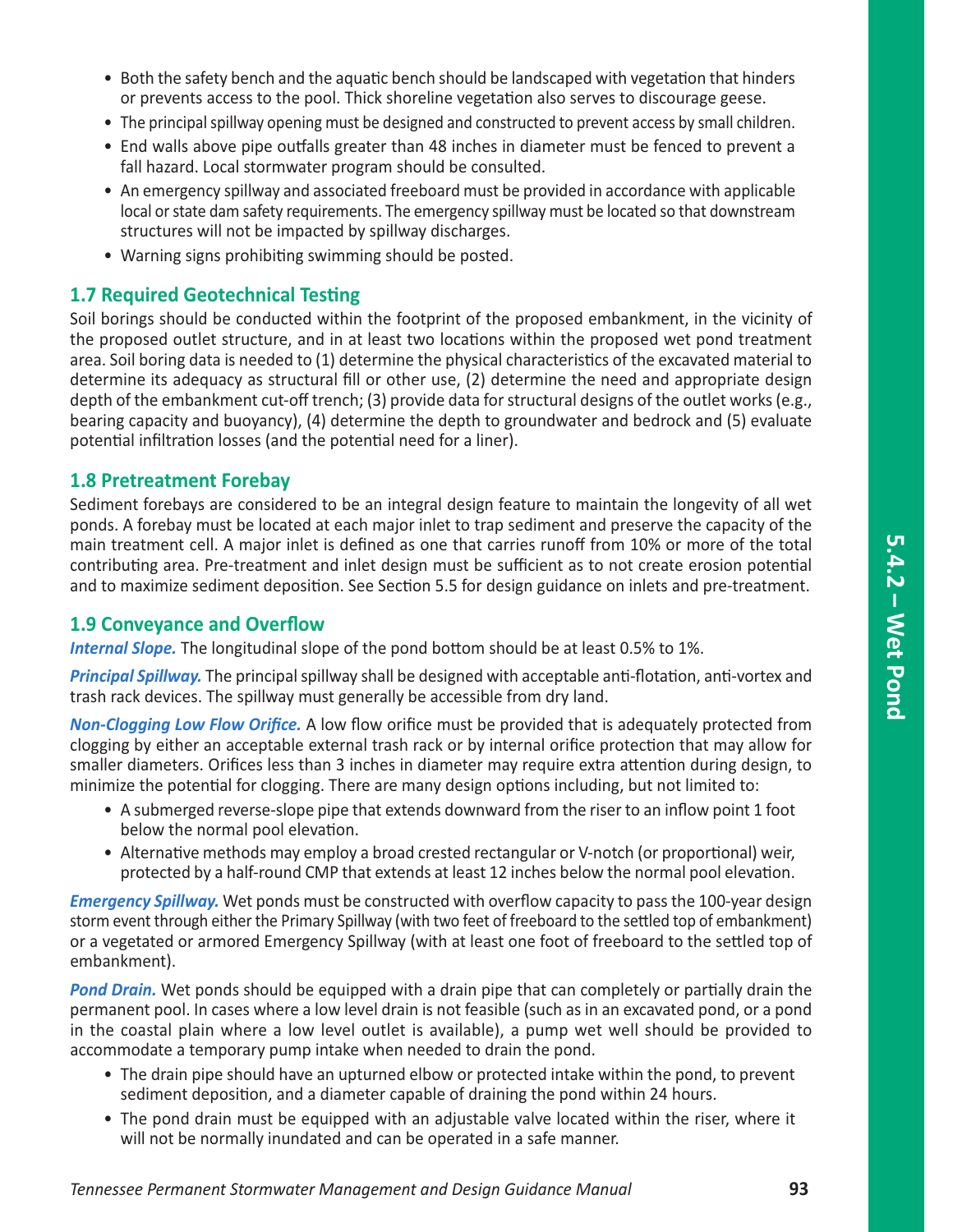*Adequate Outfall Protection.* The design must specify an outfall that will be stable for the maximum (pipe-full) design discharge (the 10-year design storm event or the maximum flow when surcharged during the emergency spillway design event, whichever is greater). The channel immediately below the pond outfall must be modified to prevent erosion and conform to natural dimensions in the shortest possible distance. Outlet protection should be provided consistent with state or local guidance.

*Inlet Protection.* Inlet areas should be stabilized to ensure that non-erosive conditions exist during storm events up to the overbank flood event (i.e., the 10-year storm event). Inlet pipe inverts should generally be located at or slightly below the permanent pool elevation.

*Dam Safety Permits.* Wet ponds with high embankments or large drainage areas and impoundments may be regulated under the Tennessee Safety Dam Act.

# **1.10 Landscaping and Planting Plan**

A landscaping plan must be provided that indicates the methods used to establish and maintain vegetative coverage in the pond and its buffer. Minimum elements of a plan include the following:

- Delineation of pondscaping zones within both the pond and buffer
- Selection of corresponding plant species
- The planting plan
- The sequence for preparing the wetland benches (including soil amendments, if needed)
- Sources of native plant material
- The landscaping plan should provide elements that promote diverse wildlife and waterfowl within the stormwater wetland and buffers. **However, to the extent possible, the aquatic and safety benches should be planted with dense shoreline vegetation to help establish a safety barrier, as well as discourage resident geese.**
- Woody vegetation may not be planted or allowed to grow within 15 feet of the toe of the embankment nor within 25 feet from the principal spillway structure.
- A vegetated buffer of native plants that requires minimal maintenance should be provided that extends at least 25 feet outward from the maximum water surface elevation of the wet pond. Permanent structures (e.g., buildings) should not be constructed within the buffer area. Existing trees should be preserved in the buffer area during construction.
- The soils in the stormwater buffer area are often severely compacted during the construction process, to ensure stability. The density of these compacted soils can be so great that it effectively prevents root penetration and, therefore, may lead to premature mortality or loss of vigor. As a rule of thumb, planting holes should be three times deeper and wider than the diameter of the root ball for ball-and-burlap stock, and five times deeper and wider for container-grown stock.
- Avoid species that require full shade, or are prone to wind damage. Extra mulching around the base of trees and shrubs is strongly recommended as a means of conserving moisture and suppressing weeds.

For more guidance on planting trees and shrubs in wet pond buffers, see Appendix D of this manual.

## **1.11 Maintenance Features**

The following wet pond maintenance criteria should be addressed during the design, in order to facilitate on-going maintenance:

- *Maintenance Access.* Good access is needed so crews can remove sediments, make repairs and preserve pond treatment capacity.
	- Adequate maintenance access must extend to the forebay, safety bench, riser, and outlet structure and must have sufficient area to allow vehicles to turn around.
	- The riser should be located within the embankment for maintenance access, safety and aesthetics. Access to the riser should be provided by lockable manhole covers and manhole steps within easy reach of valves and other controls.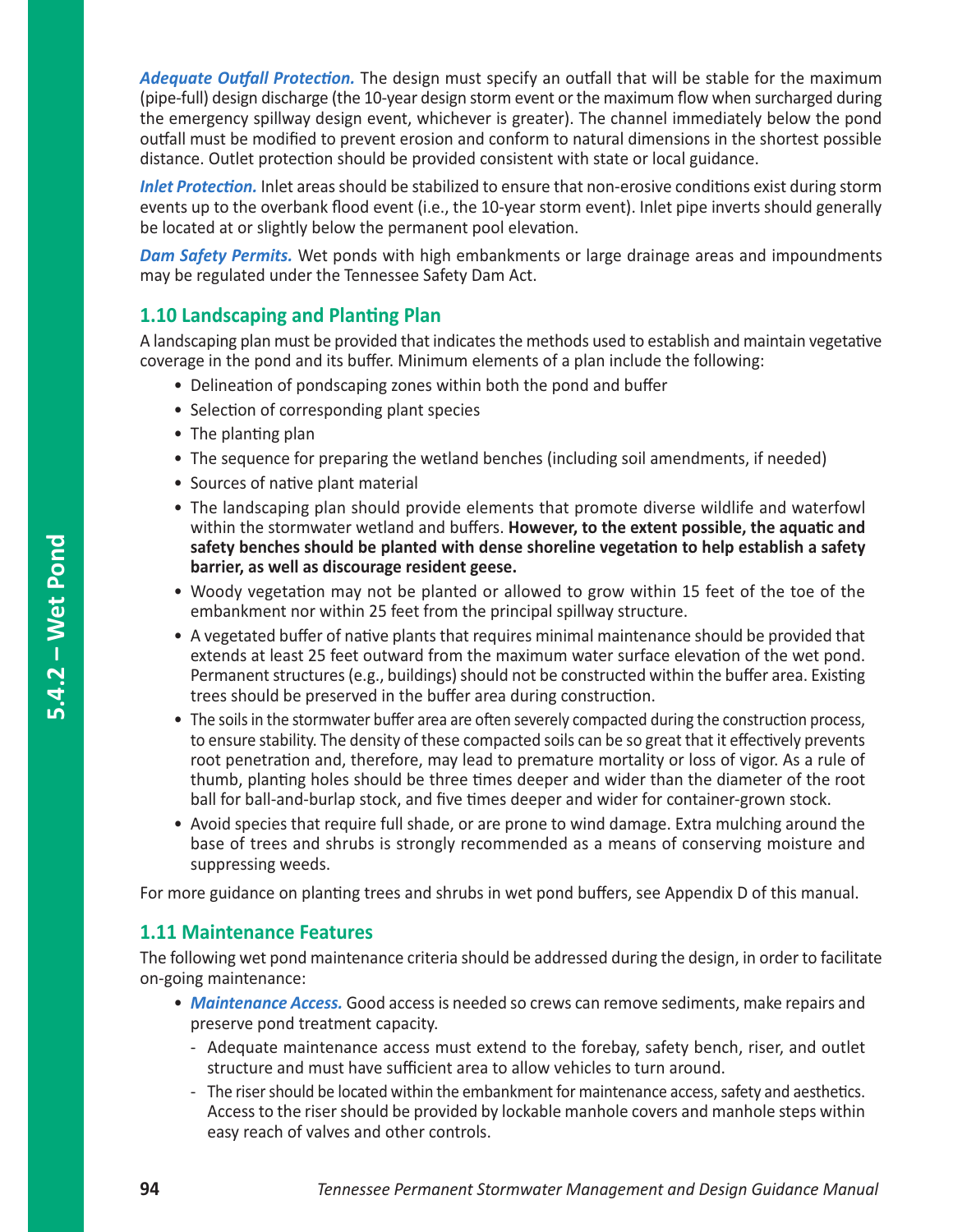- Access roads must (1) be constructed of materials that can withstand the expected frequency of use, (2) have a minimum width of 12 feet, and (3) have a profile grade that does not exceed 15%. Steeper grades are allowable if appropriate stabilization techniques are used, such as a gravel road.
- A maintenance right-of-way or easement must extend to the stormwater pond from a public or private road.
- *Pond Aerators.* Electric or mechanical aeration is used to place as much oxygen into contact with water as economically practical. This can be accomplished by mixing large quantities of water (both volume and total surface area) with atmospheric oxygen. Aerators can be utilized on a continuous, seasonal, or temporary basis as needed to maintain minimum oxygen levels. Several different types and scales of aeration devices are available. Most aeration equipment will require electricity at the pond bank.

## **1.12 Wet Pond Material Specifications**

Wet ponds are generally constructed with materials obtained on-site, except for the plant materials, inflow and outflow devices (e.g., piping and riser materials), possible stone for inlet and outlet stabilization, filter fabric for lining banks or berms, and a liner when required.

• *Liners.* When a stormwater pond is located over highly permeable soils or fractured bedrock, a liner may be needed to sustain a permanent pool of water. If geotechnical tests confirm the need for a liner, acceptable options include the following: (1) a clay liner following the specifications outlined in **Table 1** below; (2) a 30 mil poly-liner; (3) bentonite; (4) use of chemical additives; or (5) an engineering design, as approved on a case-by-case basis by the local review authority. A clay liner should have a minimum thickness of 12 inches with an additional 12-inch layer of compacted soil above it, and it must meet the specifications outlined in **Table 1**. Other synthetic liners can be used if the designer can supply supporting documentation that the material will achieve the required performance.

| <b>Property</b>               | <b>Test Method</b> | Unit   | <b>Specification</b>            |
|-------------------------------|--------------------|--------|---------------------------------|
| Permeability                  | <b>ASTM D-2434</b> | Cm/sec | $1 \times 10^{-6}$              |
| Plasticity Index of Clay      | ASTM D-423/424     | $\%$   | Not less than 15                |
| Liquid Limit of Clay          | <b>ASTM D-2216</b> | %      | Not less than 30                |
| <b>Clay Particles Passing</b> | ASTM D-422         | %      | Not less than 30                |
| Clay Compaction               | <b>ASTM D-2216</b> | %      | 95% of standard proctor density |

#### **Table 1: Clay Liner Specifications (Source: VADCR, 1999).**

## **1.13 Regional & Special Case Design Adaptations**

#### **Karst Terrain**

Designers should always conduct geotechnical investigations in areas of karst terrain to assess this risk and rule out the presence of karst during the project planning stage. If these studies indicate that less than 3 feet of vertical separation exists between the bottom of the ED pond and the underlying soil-bedrock interface, ED ponds should not be used due to the risk of sinkhole formation, groundwater contamination, and frequent facility failures (see Appendix B). At a minimum, designers must specify the following:

- A minimum of 6 feet of unconsolidated soil material exists between the bottom of the basin and the top of the karst layer.
- Maximum temporary or permanent water elevations within the basin do not exceed 6 feet.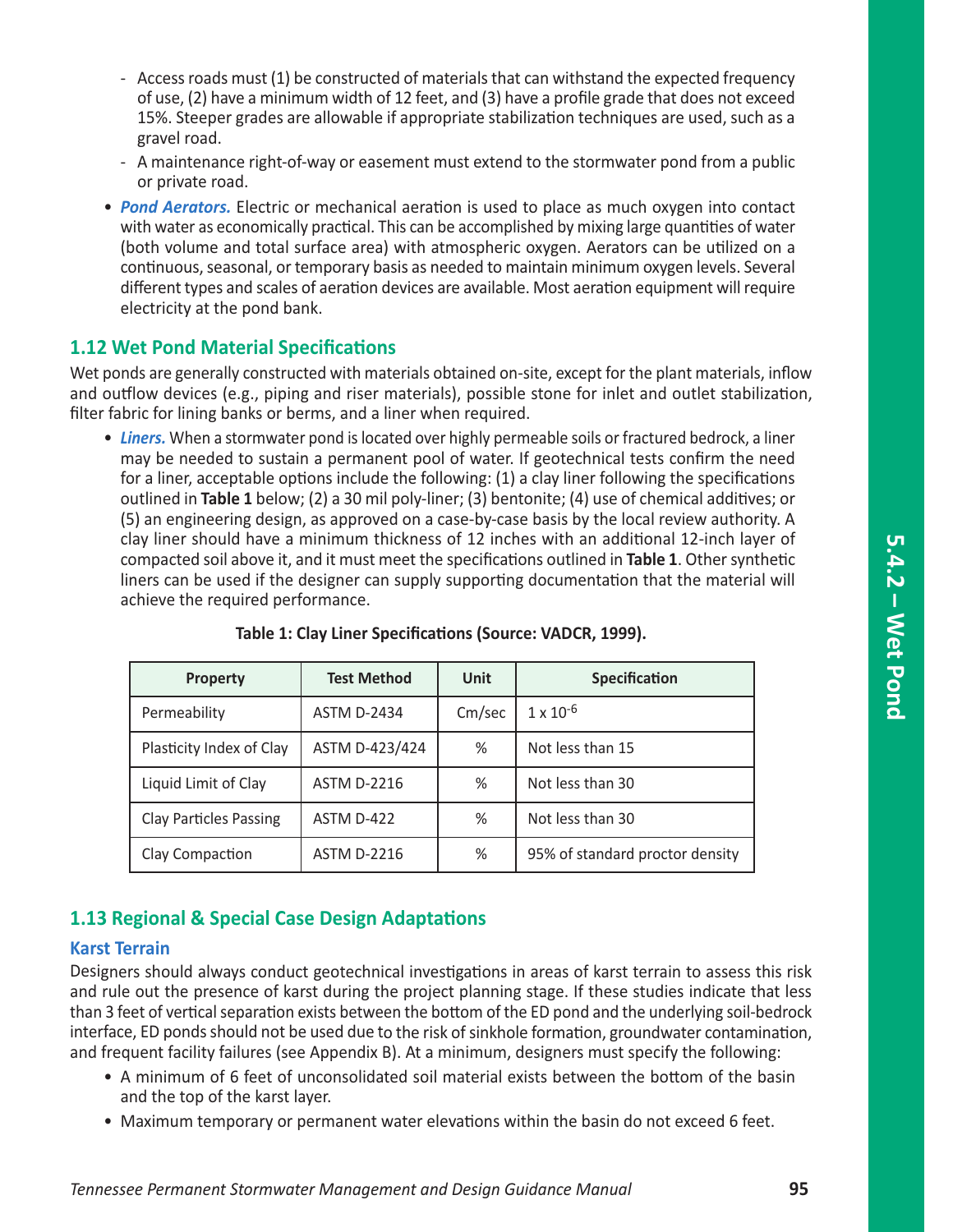- Annual maintenance inspections must be conducted to detect sinkhole formation. Sinkholes that develop should be reported immediately after they have been observed, and should be repaired, abandoned, adapted or observed over time following the guidance prescribed by the appropriate local or state groundwater protection authority (see Chapter 3.3 and Appendix B)
- A liner is installed that meets the requirements outlined in Table 2.

| Table 2: Required Groundwater Protection Liners for Ponds in Karst Terrain |
|----------------------------------------------------------------------------|
| (WVDEP, 2006 and VADCR, 1999).                                             |

| <b>Situation</b>                                                                                                                                                                                                    | <b>Criteria</b>                                                                                     |  |  |  |
|---------------------------------------------------------------------------------------------------------------------------------------------------------------------------------------------------------------------|-----------------------------------------------------------------------------------------------------|--|--|--|
| Pond not excavated to bedrock                                                                                                                                                                                       | 24 inches of soil with a maximum hydraulic conductivity<br>of 1 x 10-5 cm/sec.                      |  |  |  |
| Pond excavated to or near bedrock                                                                                                                                                                                   | 24 inches of clay <sup>1</sup> with a maximum hydraulic conductivity<br>of $1 \times 10$ -6 cm/sec. |  |  |  |
| Pond excavated to bedrock within a wellhead<br>protection area, in a recharge area for a domestic<br>well or spring, or in a known faulted or folded area                                                           | Synthetic liner with a minimum thickness of 60 mil.                                                 |  |  |  |
| 1 Clay properties as follows:<br>Plasticity Index of Clay = Not less than 15% (ASTM D-423/424)<br>Liquid Limit of Clay = Not less than 30% (ASTM D-2216)<br>Clay Particles Passing = Not less than 30% (ASTM D-422) |                                                                                                     |  |  |  |

### **Steep Terrain**

The use of wet ponds is highly constrained at development sites with steep terrain. Some adjustment can be made by terracing pond cells in a linear manner, using a 1- to 2-foot armored elevation drop between individual cells. Terracing may work well on longitudinal slopes with gradients up to approximately 10%.

#### **Cold Climate and Winter Performance**

Pond performance decreases when snowmelt runoff delivers high pollutant loads. Ponds can also freeze in the winter, which allows runoff to flow over the ice layer and exit without treatment. Inlet and outlet structures close to the surface may also freeze, further diminishing pond performance. Salt loadings are higher in cold climates due to winter road maintenance. The following design adjustments are recommended for wet ponds installed in higher elevations and colder climates:

- Treat larger runoff volumes in the spring by adopting seasonal operation of the permanent pool (see MSSC, 2005).
- Plant salt-tolerant vegetation in pond benches.
- Do not submerge inlet pipes, and provide a minimum 1% pipe slope to discourage ice formation.
- Locate low flow orifices so they withdraw at least 6 inches below the typical ice layer.
- Place trash racks at a shallow angle to prevent ice formation.
- Oversize riser and weir structures to avoid ice formation and pipe freezing.
- If winter road sanding is prevalent in the contributing drainage area, increase the forebay size to accommodate additional sediment loading.

#### **Linear Highway Sites**

Wet ponds are poorly suited to treat runoff within open channels located in the highway right of way, unless storage is available in a cloverleaf interchange or in an expanded right-of-way. Guidance for pond construction in these areas is provided in Profile Sheet SR-5 in Schueler et al (2007).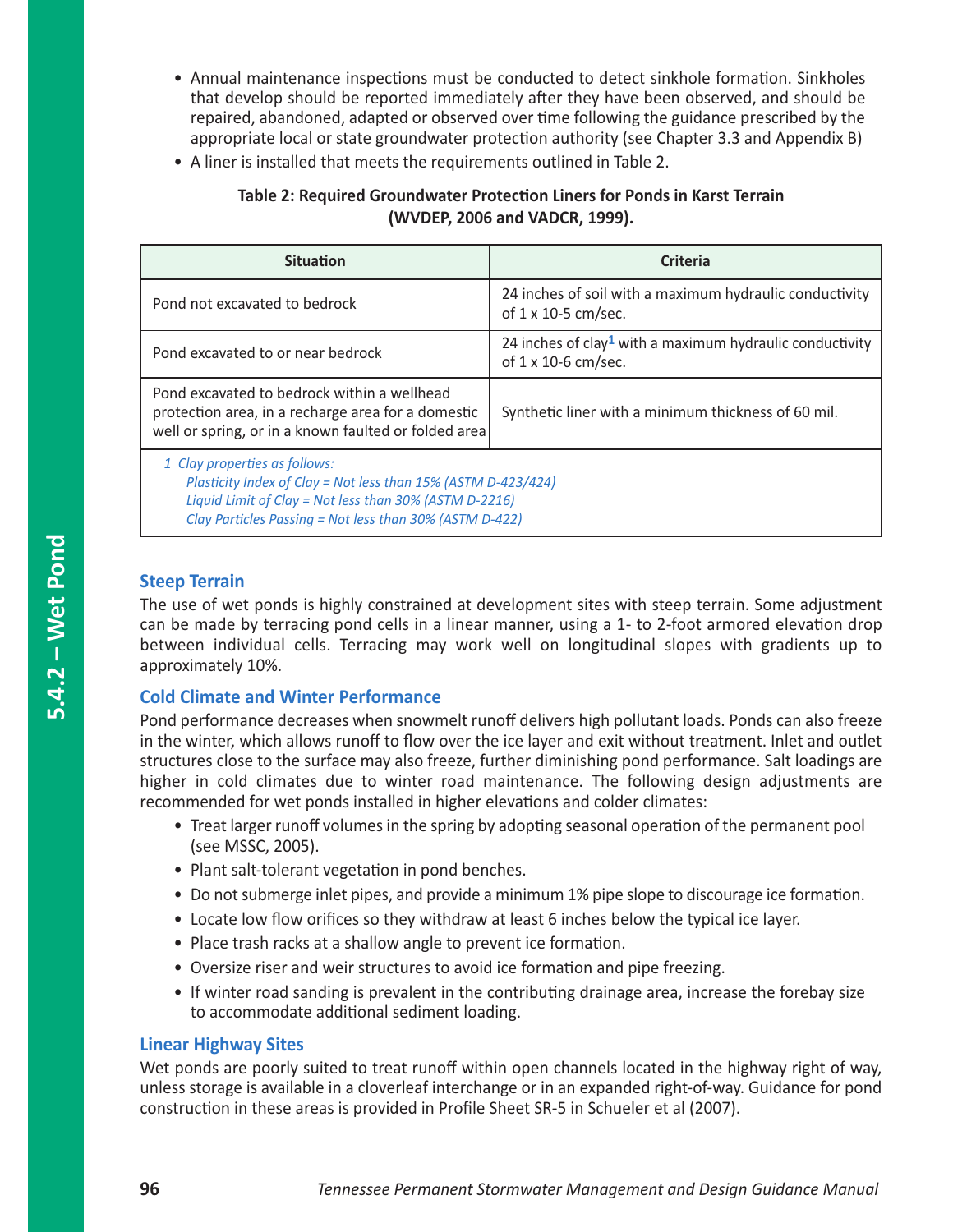# **2.** Construction

## **2.1 Construction Sequence**

The following is a typical construction sequence to properly install a wet pond. The steps may be modified to reflect different wet pond designs, site conditions, and the size, complexity and configuration of the proposed facility.

- **Step 1: Install E&S Controls prior to construction,** including temporary de-watering devices and stormwater diversion practices. All areas surrounding the pond that are graded or denuded during construction must be planted with turf grass, native plantings, or other approved methods of soil stabilization.
- **Step 2: Use of Wet Pond as an E&S Control.** A wet pond may serve as a sediment basin during project construction. If this is done, the volume should be based on the more stringent sizing rule (erosion and sediment control requirement vs. water quality treatment requirement). Installation of the permanent riser should be initiated during the construction phase, and design elevations should be set with final cleanout of the sediment basin and conversion to the post-construction wet pond in mind. The bottom elevation of the wet pond should be lower than the bottom elevation of the temporary sediment basin. Appropriate procedures should be implemented to prevent discharge of turbid waters when the basin is being converted into a wet pond.
- **Step 3: Stabilize the Drainage Area.** Wet ponds should only be constructed after the contributing drainage area to the pond is completely stabilized. If the proposed pond site will be used as a sediment trap or basin during the construction phase, the construction notes should clearly indicate that the facility will be de-watered, dredged and re-graded to design dimensions after the original site construction is complete.
- **Step 4: Assemble Construction Materials on-site,** make sure they meet design specifications, and prepare any staging areas.
- **Step 5: Clear and Strip the project area** to the desired sub-grade.
- **Step 6: Excavate the Core Trench and Install the Spillway Pipe.**
- **Step 7: Install the Riser or Outflow Structure,** and ensure the top invert of the overflow weir is constructed level at the design elevation.
- **Step 8: Construct the Embankment and Any Internal Berms** in 8- to 12-inch lifts, or as directed by geotechnical recommendations, and compact as required with appropriate equipment.
- **Step 9: Excavate/Grade** until the appropriate elevation and desired contours are achieved for the bottom and side slopes of the pond.
- **Step 10: Construct the Emergency Spillway** in cut or structurally stabilized soils.
- **Step 11: Install Outlet Protection,** including emergency and primary outlet apron protection.
- **Step 12: Stabilize Exposed Soils** with temporary seed mixtures appropriate for the pond buffer. All areas above the normal pool elevation should be permanently stabilized by hydroseeding or seeding over straw.

**Step 13: Plant the Pond Buffer Area,** following the pondscaping plan (See Section 1.10).

## **2.2 Construction Inspection**

Multiple inspections are critical to ensure that stormwater ponds are properly constructed. Inspections are recommended during the following stages of construction:

- Pre-construction meeting
- Initial site preparation (including installation of E&S controls)
- Excavation/Grading (interim and final elevations)
- Installation of the embankment, the riser/primary spillway, and the outlet structure
- Implementation of the pondscaping plan and vegetative stabilization
- Final inspection (develop a check list for facility acceptance)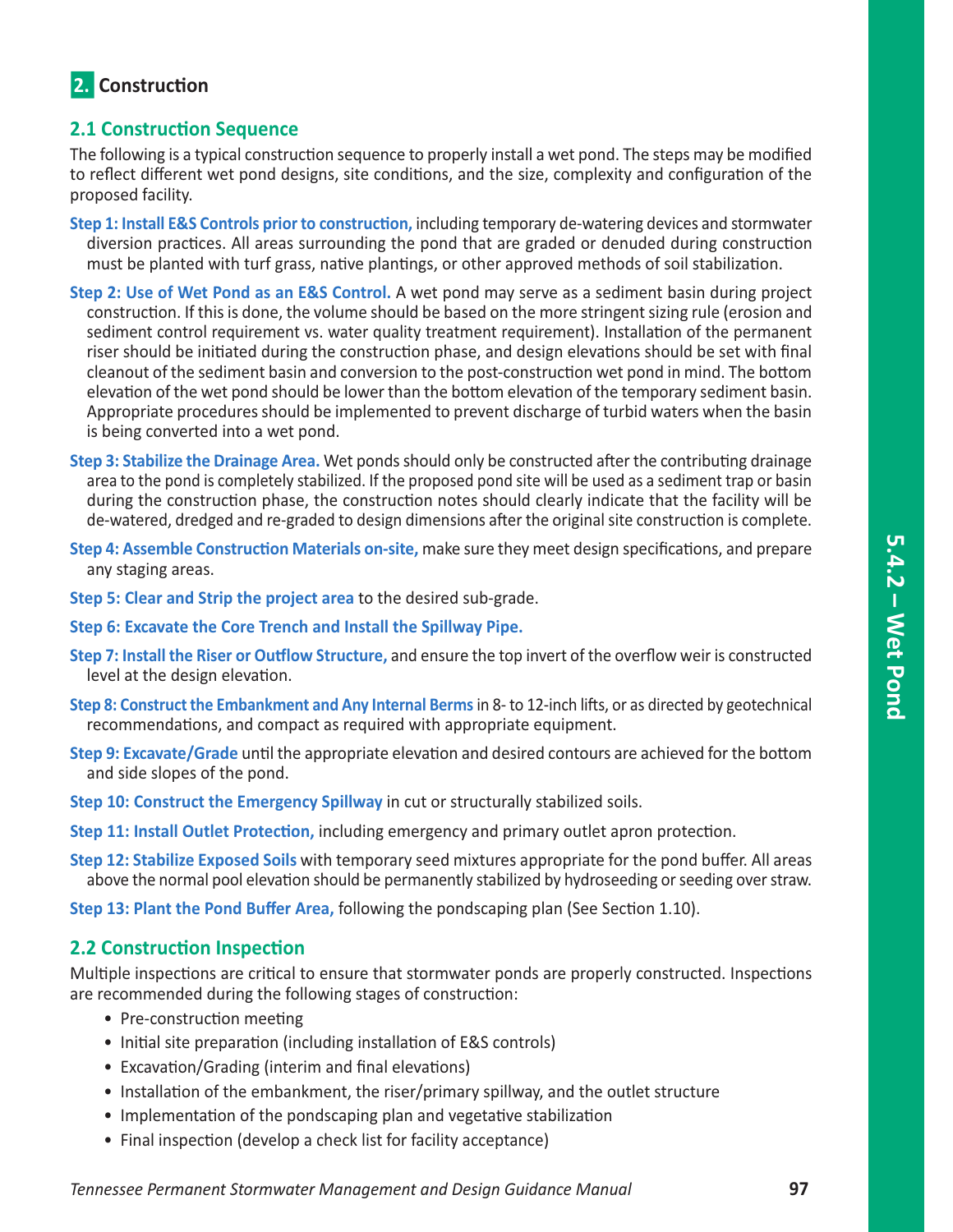An example of a construction phase inspection checklist for wet ponds is available in Section 5 of this specification.

In order to facilitate and anticipate maintenance, contractors should measure the actual constructed pond depth at three areas within the permanent pool (forebay, mid-pond and at the riser), and they should mark and geo-reference them on an as-built drawing. This simple data set will enable maintenance inspectors to determine pond sediment deposition rates in order to schedule sediment cleanouts.

# **3. Maintenance**

## **3.1 Agreements**

The Tennessee MS4 permit specifies the circumstances under which a maintenance agreement must be executed between the owner and the local stormwater management authority, and sets forth inspection requirements, compliance procedures if maintenance is neglected, notification of the local program upon transfer of ownership, and right-of-entry for local program personnel.

- Restrictive covenants or other mechanism enforceable by the local stormwater program must be in place to help ensure that wet ponds are maintained, as well as to pass the knowledge along to any subsequent property owners.
- Access to wet ponds should be covered by a drainage easement to allow access by the local stormwater program staff to conduct inspections and perform maintenance when necessary.
- All wet ponds must include a long term maintenance agreements consistent with the provisions of the local stormwater program and must include the recommended maintenance tasks and a copy of an annual inspection checklist.
- The maintenance agreement should also include contact information for owners to get local or state assistance to solve common nuisance problems, such as mosquito control, geese, invasive plants, vegetative management and beaver removal.

# **3.2 First Year Maintenance Operations**

Successful establishment of wet ponds requires that the following tasks be undertaken during the first year following construction.

*Initial Inspections.* It is recommended that for the first six months following construction, the site should be inspected at least twice after storm events that exceed a 1/2-inch of rainfall.

*Planting of Aquatic Benches*. The aquatic benches should be planted with emergent wetland species, following the planting recommendations contained in Stormwater Treatment Wetland section (5.4.11).

*Spot Reseeding.* Inspectors should look for bare or eroding areas in the contributing drainage area or around the pond buffer, and make sure they are immediately stabilized with grass cover.

*Watering.* Trees planted in the pond buffer need to be watered during the first growing season. In general, consider watering every 3 days for first the month, and then weekly during the remainder of the first growing season (April - October), depending on rainfall.

## **3.3 Maintenance Inspections**

Maintenance of a wet pond is driven by annual inspections that evaluate the condition and performance of the pond, including the following:

- Measure sediment accumulation levels in the forebay.
- Monitor the growth of wetland plants, trees and shrubs planted. Record the species and their approximate coverage, and note the presence of any invasive plant species.
- Inspect the condition of stormwater inlets to the pond for material damage, erosion or undercutting.
- Inspect the banks of upstream and downstream channels for evidence of sloughing, animal burrows, boggy areas, woody growth, or gully erosion that may undermine embankment integrity.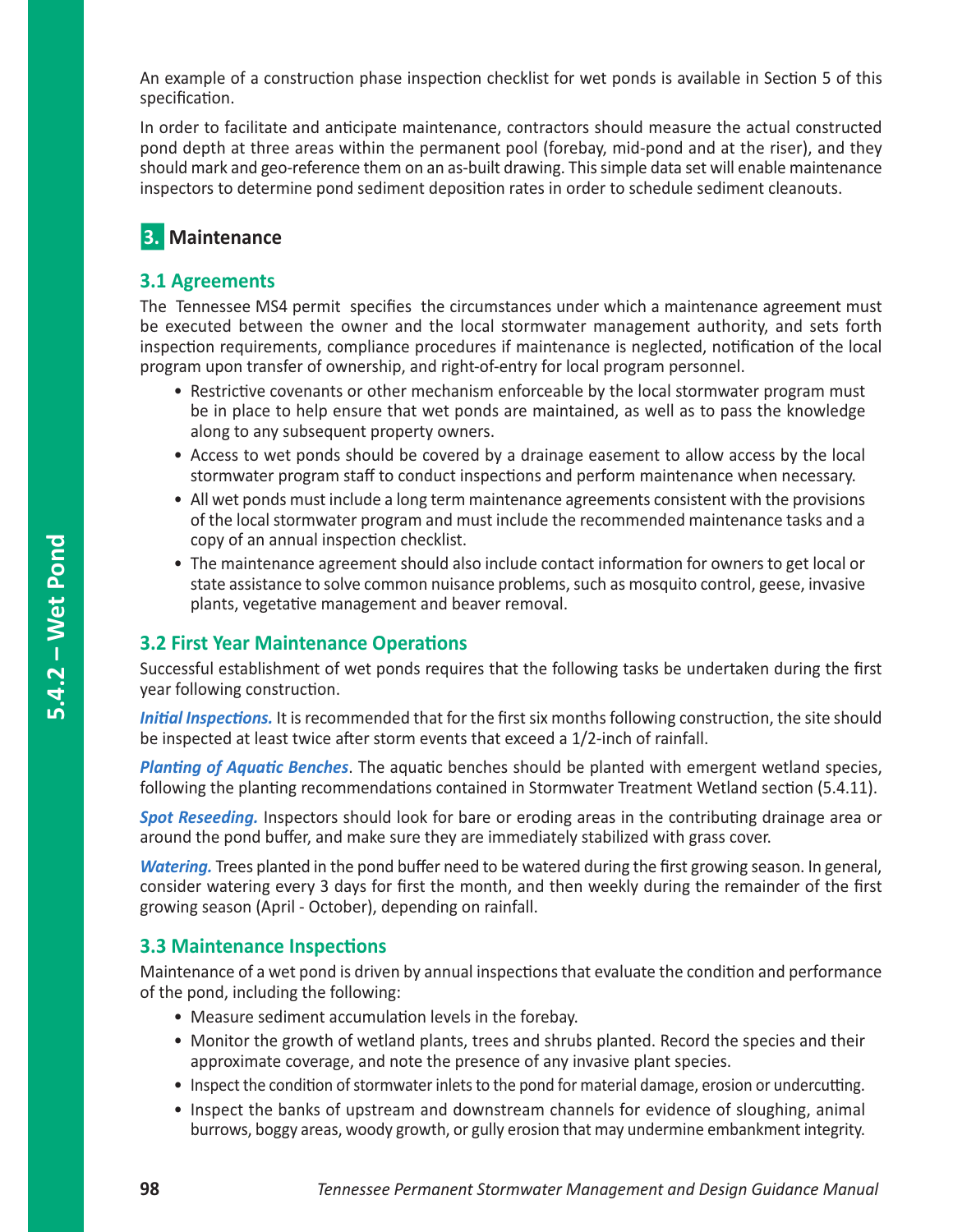- Inspect the pond outfall channel for erosion, undercutting, rip-rap displacement, woody growth, etc.
- Inspect the condition of the principal spillway and riser for evidence of spalling, joint failure, leakage, corrosion, etc.
- Inspect the condition of all trash racks, reverse-sloped pipes, or flashboard risers for evidence of clogging, leakage, debris accumulation, etc.
- Inspect maintenance access to ensure it is free of woody vegetation, and check to see whether valves, manholes and locks can be opened and operated.
- Inspect internal and external side slopes of the pond for evidence of sparse vegetative cover, erosion, or slumping, and make needed repairs immediately.

Based on inspection results, specific maintenance tasks will be triggered. An example maintenance inspection checklist for Wet Ponds can be found in Appendix F.

#### **3.4 Common Ongoing Maintenance Tasks**

Maintenance is needed so stormwater ponds continue to operate as designed on a long-term basis. Routine stormwater pond maintenance, such as removing debris and trash, is needed several times each year (See Table 3). More significant maintenance (e.g., removing accumulated sediment) is needed less frequently but requires more skilled labor and special equipment. Inspection and repair of critical structural features (e.g., embankments and risers) needs to be performed by a qualified professional engineer who has experience in the construction, inspection, and repair of these features.

The maintenance plan should clearly outline how vegetation in the pond and its buffer will be managed or harvested in the future. Periodic mowing of the stormwater buffer is only required along maintenance rights-of-way and the embankment. The remaining buffer can be managed as a meadow (mowing every other year) or forest. The maintenance plan should schedule a shoreline cleanup at least once a year to remove trash and floatables.

| Maintenance Items <sup>1</sup>                                                                                                                                                                       | Frequency <sup>1</sup>                                        |  |
|------------------------------------------------------------------------------------------------------------------------------------------------------------------------------------------------------|---------------------------------------------------------------|--|
| Remove debris and blockages<br>Repair undercut, eroded, and bare soil areas                                                                                                                          | Quarterly or after major storms<br>(>1 inch of rainfall)      |  |
| Mowing embankment                                                                                                                                                                                    | Twice a year                                                  |  |
| • Shoreline cleanup to remove trash, debris and floatables<br>• A full maintenance inspection<br>• Open up the riser to access and test the valves<br>Repair broken mechanical components, if needed | Annually                                                      |  |
| • Pond buffer and aquatic bench reinforcement plantings                                                                                                                                              | One time $-$ during the second year<br>following construction |  |
| <b>Forebay Sediment Removal</b>                                                                                                                                                                      | Every 5 to 7 years                                            |  |
| Repair pipes, the riser and spillway, as needed                                                                                                                                                      | From 5 to 25 years                                            |  |
| 1 Maintenance items and required frequency should be verified with local requirements                                                                                                                |                                                               |  |

#### **Table 3: Typical Wet Pond Maintenance Tasks and Frequency.**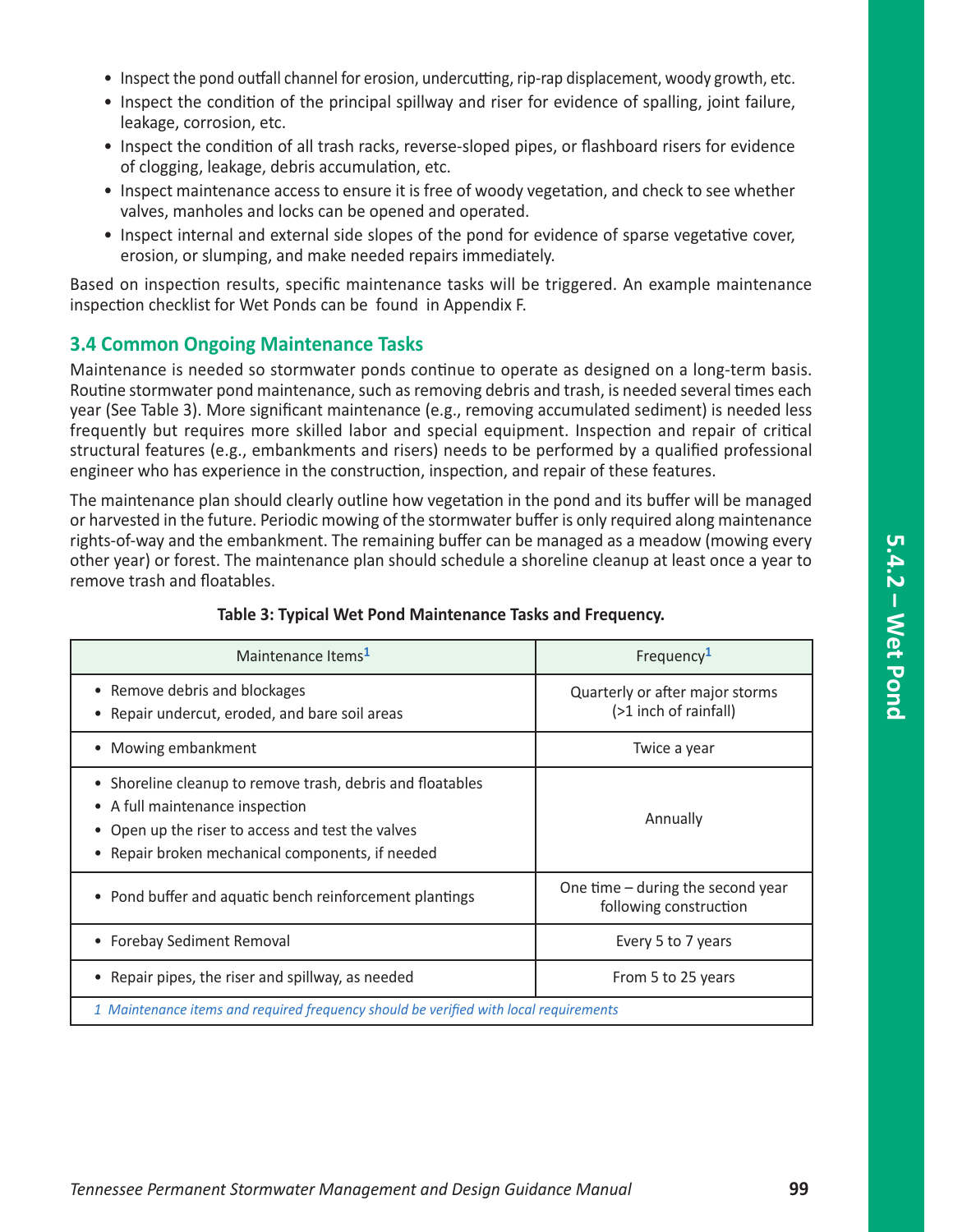# **3.5 Sediment Removal**

Frequent sediment removal from the forebay is essential to maintain the function and performance of a wet pond. For planning purposes, maintenance plans should anticipate cleanouts approximately every 5 to 7 years, or when inspections indicate that 50% of forebay sediment storage capacity has been filled. Absent an upstream eroding channel or other source of sediment, the frequency of sediment removal should decrease as the drainage area stabilizes. The designer should also check to see whether removed sediments can be spoiled on-site or must be hauled away. Sediments excavated from wet ponds are not usually considered toxic or hazardous. They can be safely disposed of by either land application or land filling. Sediment testing may be needed prior to sediment disposal if the wet pond serves a hotspot land use.

# n**4. Community & Environmental Concerns**

Wet ponds can generate the following community and environmental concerns that need to be addressed during design.

- *Aesthetic Issues.* Many residents feel that wet ponds are an attractive landscape feature, promote a greater sense of community and are an attractive habitat for fish and wildlife. Designers should note that these benefits are often diminished where wet ponds are under-sized or have small contributing drainage areas.
- *Existing Wetlands.* A wet pond should never be constructed within an existing natural wetland. Discharges from a wet pond into an existing natural wetland should be minimized to prevent pollution damage and changes to its hydroperiod.
- **Existing Forests.** Construction of a wet pond may involve extensive clearing of existing forest cover. Designers can expect a great deal of neighborhood opposition if they do not make a concerted effort to save mature trees during pond design and construction.
- *Stream Warming Risk.* Wet ponds can warm streams by 2 to 10 degrees Fahrenheit, although this may not be a major problem for degraded urban streams. To minimize stream warming, landscaping plans for wet ponds should emphasize shading with a combination of emergent vegetation and overstory shading. When all upgradient runoff reduction options have been exhausted, designers should utilize the multiple cells, and not the ED option..
- *Safety Risk.* Pond safety is an important community concern. Gentle side slopes and safety benches should be provided to avoid potentially dangerous drop-offs, especially where wet ponds are located near residential areas.
- *Mosquito Risk.* Mosquitoes are not a major problem for larger wet ponds (Santana et al., 1994; Ladd and Frankenburg, 2003, Hunt et al, 2005). However, fluctuating water levels in smaller or under-sized wet ponds could pose some risk for mosquito breeding. Mosquito problems can be minimized through simple design features and maintenance operations described in MSSC (2005).
- *Geese and Waterfowl.* Wet ponds with extensive managed turf and shallow shorelines can attract nuisance populations of resident geese and other waterfowl, whose droppings add to the nutrient and bacteria loads, thus reducing the removal efficiency for those pollutants. Several design and landscaping features can make wet ponds much less attractive to geese (see Schueler, 1992).
- *Harmful Algal Blooms.* Designers are cautioned that recent research on wet ponds in the coastal plain has shown that some ponds can be hotspots or incubators for algae that generate harmful algal blooms (HABs). The type of HAB may include cyanobacteria, raphidophytes, or dinoflagellates, and the severity appears to be related to environmental conditions and high nutrient inputs. Given the known negative effects of HABs on the health of shellfish, fish, wildlife and humans, this finding is a cause for concern for coastal stormwater managers.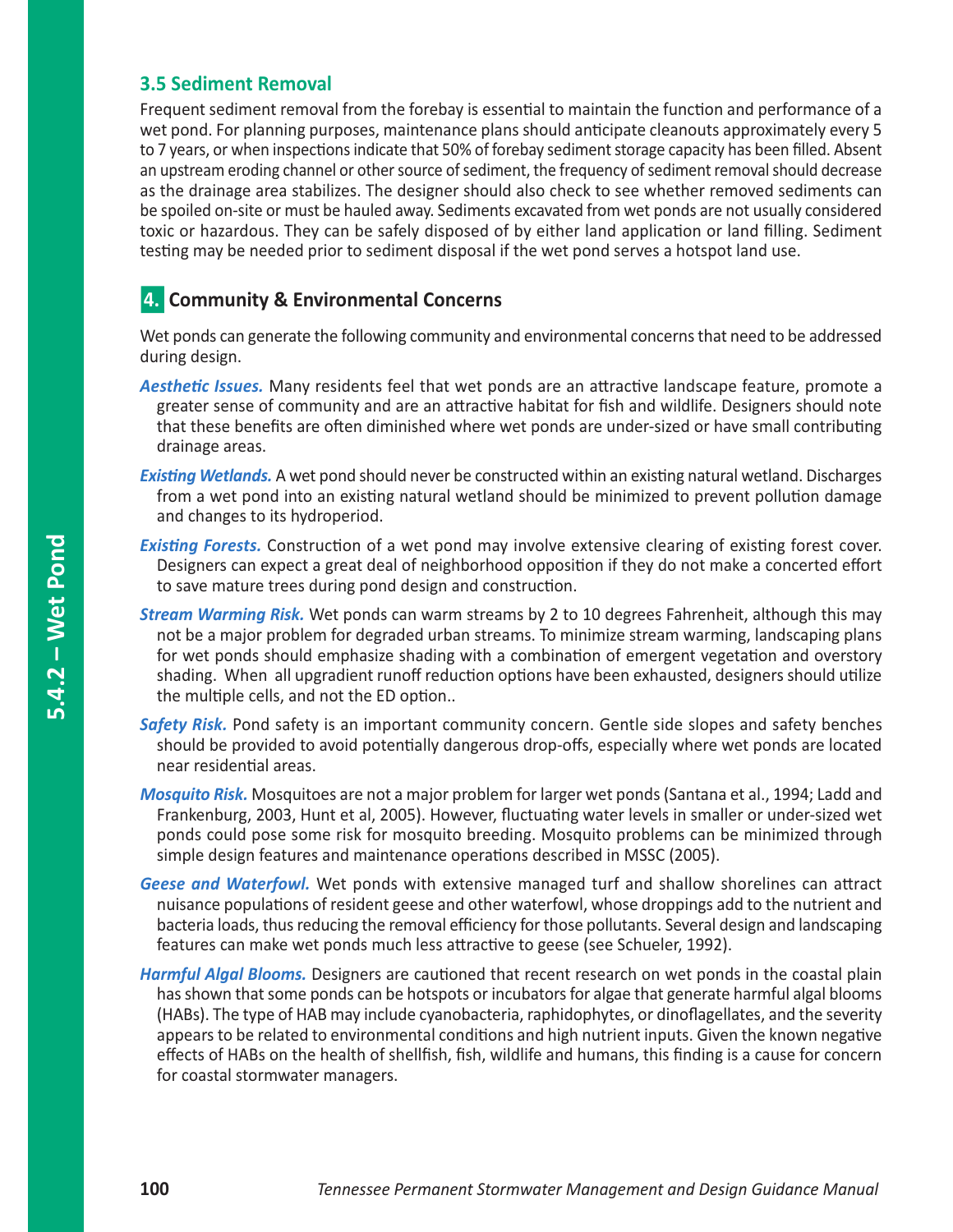# **5. Wet Pond Checklist Example**

Sample Construction Inspection Checklist for Wet Ponds: The following checklist provides a basic outline of the anticipated items for the construction inspection of a wet pond. Inspectors should review the plans carefully, and adjust these items and the timing of inspection verification as needed to ensure the intent of the design and the inspection is met.

#### **Pre-Construction Meeting**

- $\Box$  Pre-construction meeting with the contractor designated to install the wet pond has been conducted.
- $\Box$  Identify the tentative schedule for construction and verify the requirements and schedule for interim inspections and sign-off.
- $\Box$  Subsurface investigation and soils report supports the placement of a wet pond in the proposed location.
- $\Box$  Impervious cover has been constructed/installed and area is free of construction equipment, vehicles, material storage, etc.
- $\Box$  All pervious areas of the contributing drainage areas have been adequately stabilized with a thick layer of vegetation and erosion control measures have been removed.
- $\Box$  Certification of Stabilization Inspection: Inspector certifies that the drainage areas are adequately stabilized in order to convert the sediment pond or trap (if used for sediment control) into a permanent wet pond.

#### **Construction of Wet Pond Embankment and Principal Spillway**

- $\Box$  Stormwater has been diverted around or through the area of the wet pond embankment to a stabilized conveyance; and perimeter erosion control measures to protect the facility during construction have been installed.
- $\Box$  Materials for construction of the embankment and principal spillway are available and meet the specifications of the approved plans.
- $\Box$  Construction of key trench, principal spillway, including the riser and barrel, anti-seepage controls, outlet protection, etc., is built in accordance with approved plans.
- $\Box$  Geotechnical analysis and approval of the core (if required) and embankment material has been provided, and the material has been placed in lifts and compacted in accordance with the approved plans.
- $\Box$  Certification of Embankment and Principal Spillway Inspection: Inspector certifies that each element of the embankment and principal spillway has been constructed in accordance with the approved plans.

#### **Excavation of Wet Pond**

- $\Box$  Excavation of the wet pond geometry (including bottom width, side slopes, check dams, weir overflow and outlet protection, etc.) achieves the elevations in accordance with approved plans.
- $\Box$  Excavation of internal micro-topographic features: deep pool, forebays, etc., is in accordance with approved plans.
- $\Box$  Impermeable liner, when required, meets project specifications and is placed in accordance with manufacturer's specifications.
- $\Box$  Certification of Excavation Inspection: Inspector certifies that the excavation has achieved all the appropriate grades, grade transitions, and wet pond geometry as shown on the approved plans.

#### **Landscaping Plan and Stabilization**

- $\Box$  Exposed soils on pond side slopes above permanent pool elevation are stabilized with specified seed mixtures, stabilization matting, mulch, etc., in accordance with approved plans.
- $\Box$  Appropriate number and spacing of plants are installed and protected on the aquatic bench and pond buffer in accordance with the approved plans.
- $\Box$  All erosion and sediment control practices have been removed.
- $\Box$  Follow-up inspection and as-built survey/certification has been scheduled.
- $\Box$  GPS coordinates have been documented for the wet pond installation.